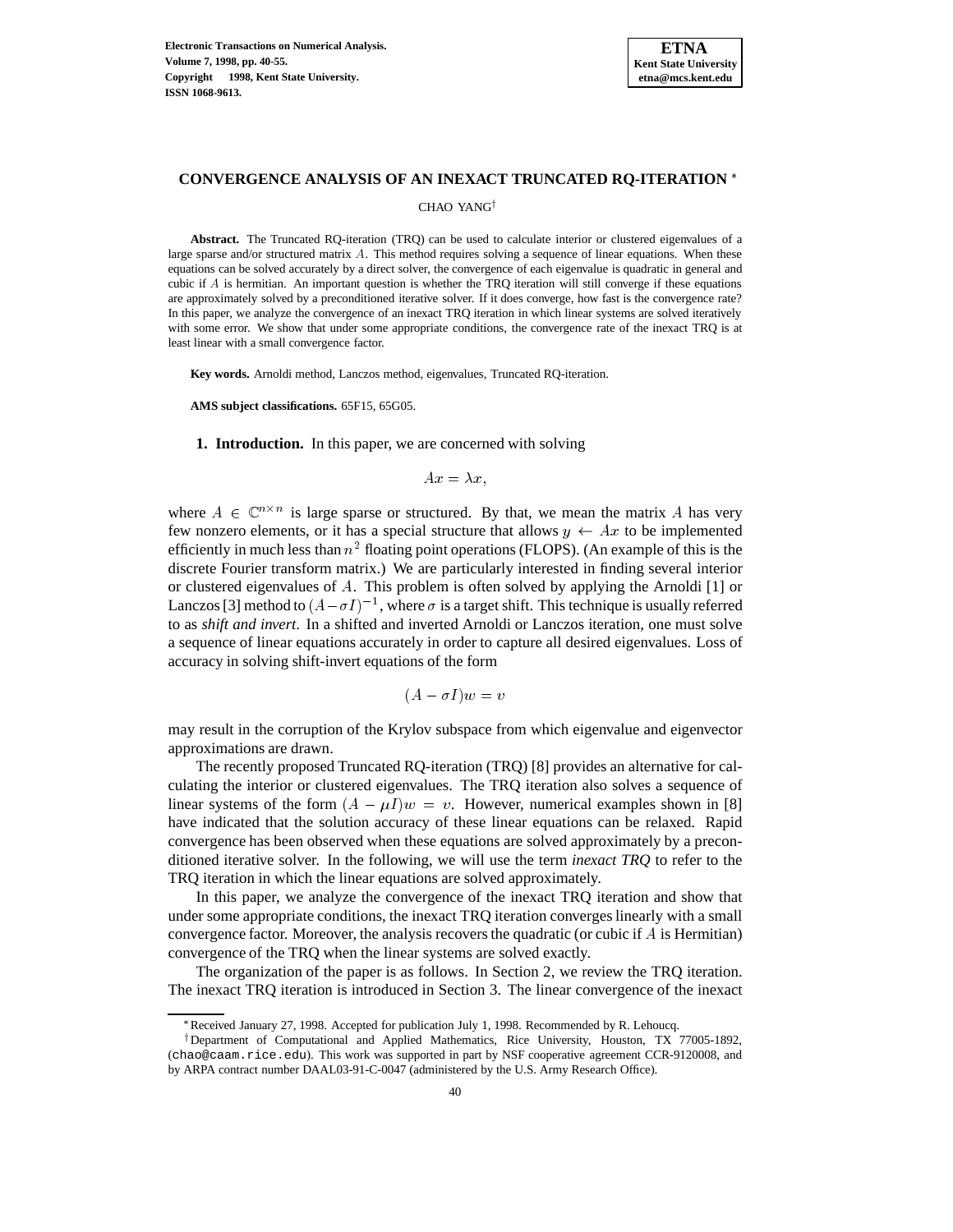**Algorithm 1**: Implicitly Shifted RQ-iteration **Input**:  $(A, V, H)$  with  $AV = VH$ ,  $V^H V = I$ , and H is upper Hessenberg. **Output**:  $(V, H)$  such that  $AV = VH, V^H V = I$  and H is upper triangular. **1. for**  $j = 1, 2, 3, \ldots$  until converged, **1.1.** Select a shift  $\mu \leftarrow \mu_i$ ; **1.2.** Factor  $H - \mu I = RQ$ ; **1.3.**  $H \leftarrow Q H Q^H$ ;  $V \leftarrow V Q^H$ ; **2. end**;

FIG. 2.1. *Implicitly Shifted RQ-iteration.*

TRQ is proved in Section 4. Some numerical examples are shown in Section 5 to confirm the convergence analysis.

**2. The Truncated RQ-iteration.** Before introducing the TRQ iteration, let us examine the full RQ-iteration. The RQ-iteration is similar to the familiar QR algorithm. It begins with a Hessenberg reduction

$$
(2.1) \t\t AV = VH,
$$

where  $V^H V = I$  and H is upper Hessenberg. This reduction is followed by the actions described in Figure 2.1, which eventually drives  $H$  into an upper triangular form with eigenvalues exposed on the diagonal. If we let  $V_+ = VQ^H$ ,  $H_+ = QHQ^H$ ,  $v_1^+ = V_+e_1$  and  $v_1 = V e_1$ , it is easy to verify that in a single RQ iterate

$$
(A - \mu I)v_1^+ = v_1 \rho_{1,1},
$$

where  $\rho_{1,1} = e_1^T Re_1$ . This implies that the first column  $V_+$  is what one would have obtained by applying one step of inverse iteration to  $v_1$  with the shift  $\mu$ . This property is preserved in all subsequent RQ iterates. Thus, one would expect very rapid convergence of leading columns of  $V$  to an invariant subspace of  $A$ .

In the large scale setting it is generally impossible to carry out the full iteration involving  $n \times n$  orthogonal similarity transformations. It would be desirable to truncate this update procedure after <sup>k</sup> steps to maintain and update only the leading portion of the factorizations occurring in this sequence. A truncated Hessenberg reduction can be produced by an Arnoldi iteration which yields

(2.2) 
$$
AV_k = V_k H_k + f_k e_k^T, V_k^H V_k = I_k, \text{ and } V_k^H f_k = 0.
$$

The matrix  $V_k \in \mathbb{C}^{n \times k}$  can be viewed as the leading k columns of the  $V \in \mathbb{C}^{n \times n}$  that appears in the full Hessenberg reduction (2.1), and  $H_k$  can be viewed the  $k \times k$  leading principle submatrix of H.

To carry out the last k steps of the RQ update within the truncated Hessenberg reduction, one must find out the consequence of the first  $n - k$  steps of the full RQ factorization. In particular, one must determine the  $(k + 1)$ -st column of both  $VQ$  and  $HQ$ , where

$$
\tilde{Q}=\left(\begin{array}{cc}I_k&0\\0&\hat{Q}\end{array}\right)
$$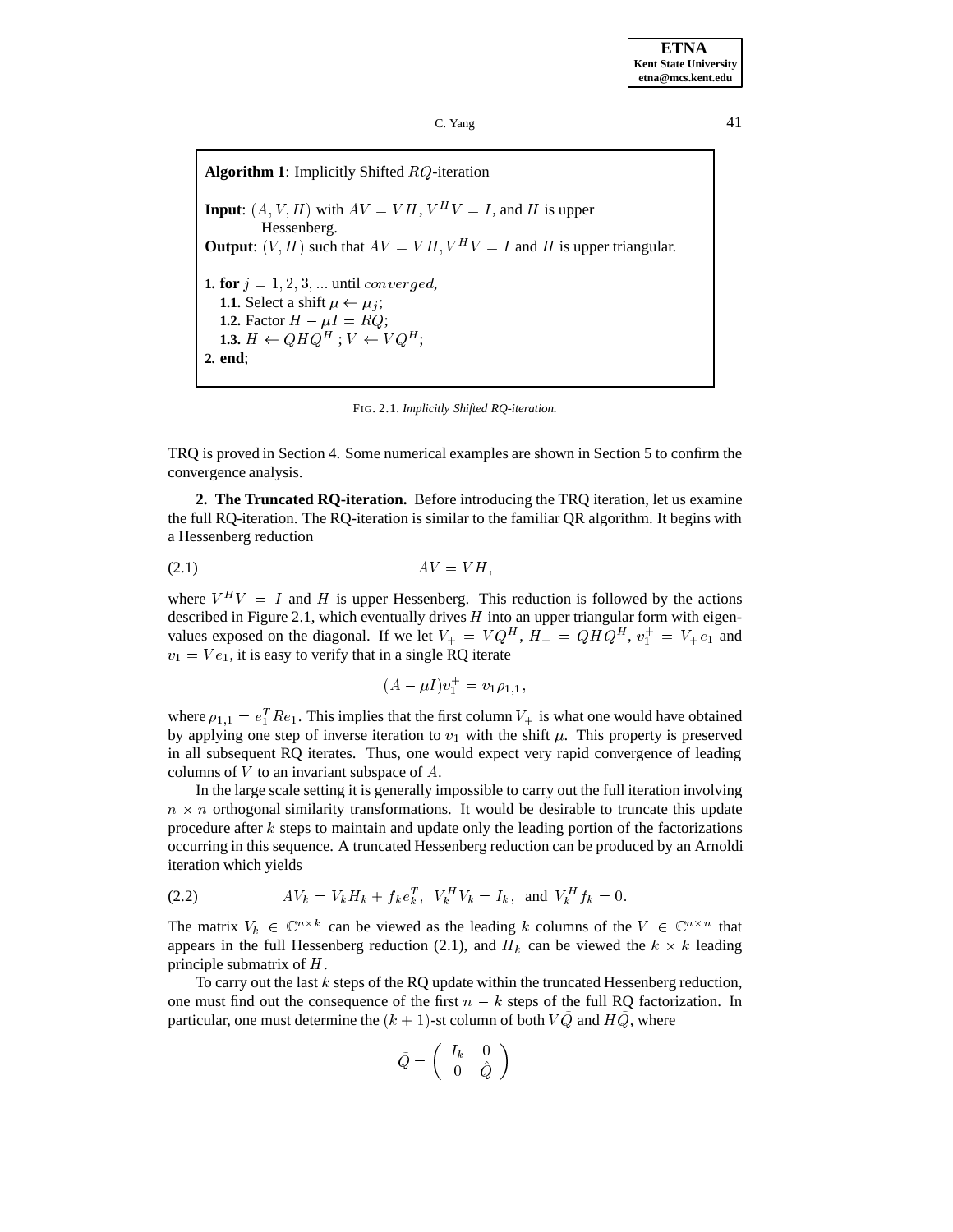is the product of Given's rotations used to drive the lower  $(n - k) \times (n - k)$  portion of H to an upper triangular form. The determination of these intermediate vectors leads to solving a set of equations to be defined below.

To be precise, let us partition  $V = (V_k, \hat{V})$  where  $V_k$  denotes the leading k columns of V (produced by an Arnoldi iteration,) and let

$$
H=\left(\begin{array}{cc}H_k&M\\ \beta_ke_1e_k^T&\hat{H}\end{array}\right)
$$

be partitioned conformally so that

(2.3) 
$$
A(V_k, \hat{V}) = (V_k, \hat{V}) \begin{pmatrix} H_k & M \\ \beta_k e_1 e_k^T & \hat{H} \end{pmatrix}.
$$

Let  $\mu$  be some given shift. In a full RQ-iteration, we would begin factoring  $H - \mu I$  from right to left using Givens method, say, to obtain

$$
H-\mu I=\left(\begin{array}{cc}H_k-\mu I_k & \hat{M}\\ \beta_k e_1e_k^T & \hat{R}\end{array}\right)\left(\begin{array}{cc}I_k & 0\\ 0 & \hat{Q}\end{array}\right)
$$

where  $\hat{H} - \mu I = \hat{R}\hat{Q}$  and  $\hat{M} = M\hat{Q}$ . Postmultiplying (2.3) by  $\begin{pmatrix} I_k & 0 \\ 0 & \hat{Q} \end{pmatrix}$  yields

(2.4) 
$$
(A - \mu I)(V_k, \hat{V}\hat{Q}^H) = (V_k, \hat{V}) \begin{pmatrix} H_k - \mu I_k & \hat{M} \\ \beta_k e_1 e_k^T & \hat{R} \end{pmatrix}.
$$

Note that in a truncated RQ-iteration, we do not have  $\hat{M}$ ,  $\hat{H}$ , or  $\hat{V}$ . However, at this point, all one needs to know in order to complete the RQ factorization are the first columns of  $\hat{V}\hat{Q}$ ,  $\hat{M}$ and  $\hat{R}$ .

If these vectors can be computed without forming and applying  $Q$ , then a truncated version of the RQ-iteration is possible. To determine these vectors, let us examine the first  $k + 1$  columns of (2.4). Let  $v = Ve_1$ ,  $v_+ = VQ^H e_1$ ,  $h = Me_1$ , and  $\alpha = e_1^T Re_1$ . It follows from  $(2.4)$  that

$$
(2.5) \qquad (A - \mu I)(V_k, v_+) = (V_k, v) \begin{pmatrix} H_k - \mu I_k & h \\ \beta_k e_k^T & \alpha \end{pmatrix}.
$$

Note that the vector v is the normalized  $f_k$  produced by the Arnoldi iteration. From (2.5), it follows that  $v_+$  must satisfy

$$
(2.6) \qquad (A - \mu I)v_+ = V_k h + v\alpha,
$$

with  $V_k^H v_+ = 0$  and  $||v_+|| = 1$  since the columns of  $(V_k, v_+)$  must be orthonormal.

These conditions may be expressed succinctly through the *TRQ equation*

(2.7) 
$$
\begin{pmatrix} A - \mu I & V_k \\ V_k^H & 0 \end{pmatrix} \begin{pmatrix} v_+ \\ -h \end{pmatrix} = \begin{pmatrix} v\alpha \\ 0 \end{pmatrix}, \quad ||v_+|| = 1.
$$

Note that the unknowns in (2.7) are  $v_+$ , h and  $\alpha$ . The conditions  $V_k^H v_+ = 0$  and  $||v_+|| = 1$ allow one to solve

$$
\left(\begin{array}{cc}A-\mu I & V_k \\ V_k^H & 0\end{array}\right)\left(\begin{array}{c}w \\ z\end{array}\right)=\left(\begin{array}{c}v\gamma \\ 0\end{array}\right)
$$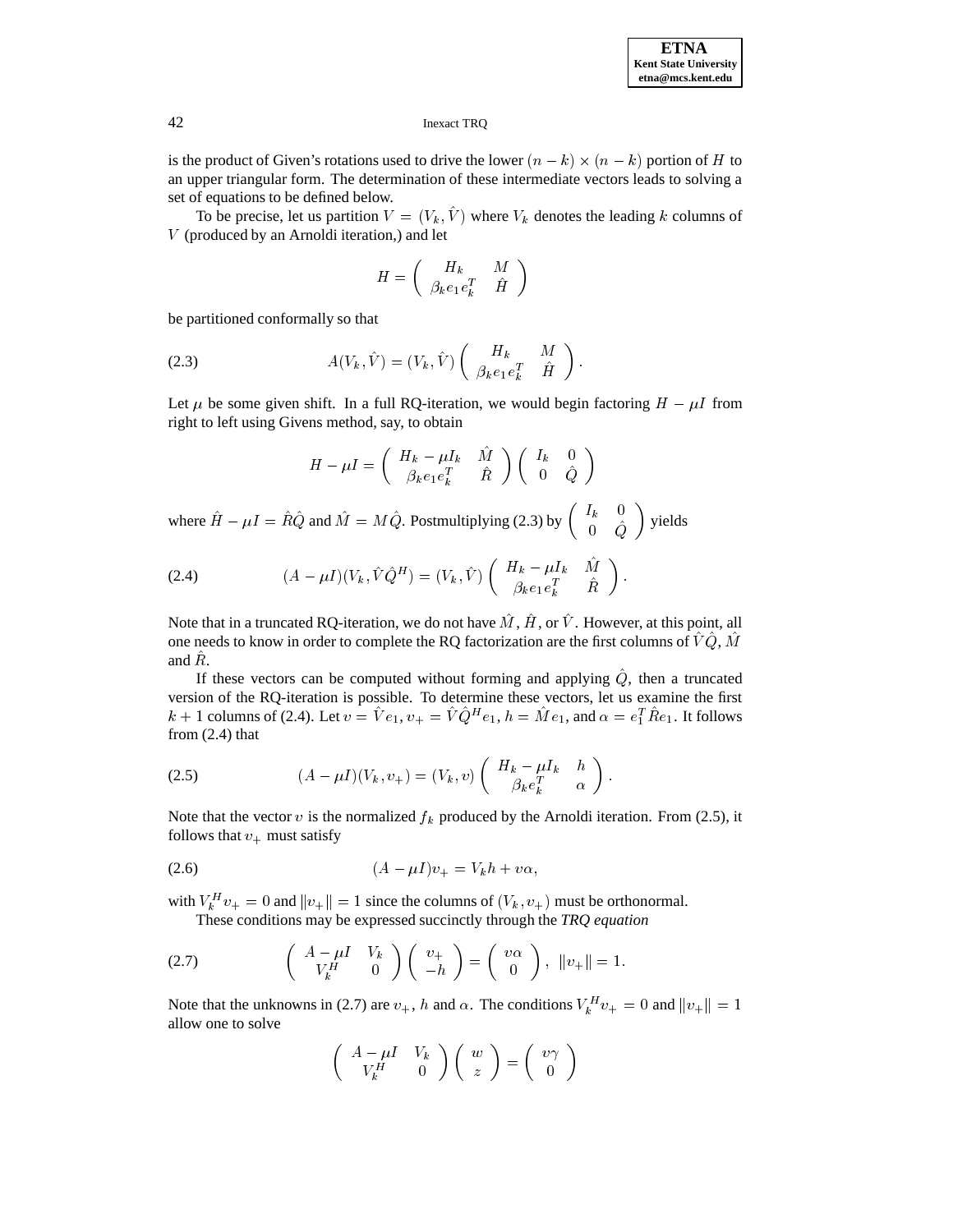first for any  $\gamma \neq 0$ . The vector  $v_+$  can be computed by simply normalizing w. Once we have  $v_+$ , premultiplying (2.6) with  $V_k$  and v yields

$$
h = V_k^H (A - \mu I) v_+
$$
 and  $\alpha = v^H (A - \mu I) v_+.$ 

The existence and uniqueness of the solution to the TRQ equation is carefully established in [8]. Using the additional property (2.2), we can further simplify the TRQ equation (2.7) to devise a solution scheme that avoids a block Gaussian elimination. It is shown in [8] that the TRQ equation can be solved as follows:

1.  $w \leftarrow (I - V_k V_k^H)(A - \mu I)^{-1}(V_k s)$ , for some appropriate s;

$$
2. \ v_+ \leftarrow w / \|w\|;
$$

3.  $h \leftarrow V_k^H A v_+; \alpha \leftarrow v^H (A - \mu I) v_+;$ 

Once the TRQ equation is solved, the RQ update can be applied to (2.5) to finish a complete cycle. The TRQ algorithm is shown in Figure 2.2. We refer the interested reader to [8] for many implementation details.

**Algorithm 2**: (TRQ) Truncated RQ-iteration **Input:**  $(A, V_k, H_k, f_k)$  with  $AV_k = V_k H_k + f_k e_k^T$ ,  $V_k^H V_k = I$ ,  $H_k$ is upper Hessenberg. **Output**:  $(V_k, H_k)$  such that  $AV_k = V_k H_k, V_k^H V_k = I$  and  $H_k$  is upper triangular. **1.** Put  $\beta_k = ||f_k||$  and put  $v = f_k/\beta_k$ ; **2. for**  $j = 1, 2, 3, ...$  until *converged*, **2.1.** Select a shift  $\mu \leftarrow \mu_j$ ; **2.2.** Solve  $\begin{pmatrix} A - \mu I & V_k \ V_k^H & 0 \end{pmatrix} \begin{pmatrix} v_+ \ -h \end{pmatrix} = \begin{pmatrix} v\alpha \\ 0 \end{pmatrix}$  with  $||v_+|| = 1$ ; **2.3.** Factor  $\begin{pmatrix} H_k - \mu I_k & h \\ \beta_k e_k^T & \alpha \end{pmatrix} = \begin{pmatrix} R_k & r \\ 0 & \rho \end{pmatrix} \begin{pmatrix} Q_k & q \\ \sigma e_k^T & \gamma \end{pmatrix};$ **2.4.**  $V_k \leftarrow V_k Q_k^H + v_+ q^H;$  $\boldsymbol{2.5.} \ \beta_k \leftarrow \sigma e_k^T R_k e_k; \ v \leftarrow v_k \bar{\sigma} + v_+ \bar{\gamma};$ **2.6.**  $H_k \leftarrow Q_k R_k + \mu I_k$ ; **3. end**;

FIG. 2.2. *The Truncated* RQ*-iteration.*

**3. The Inexact TRQ Iteration.** If the cost of factoring  $A - \mu I$  is moderate, the TRQ iteration provides a clean and efficient way of obtaining accurate approximations to interior or clustered eigenvalues. Otherwise, we must resort to other means to solve the TRQ equation (2.7). A preconditioned iterative solver is a natural candidate. In the following, we will present an algorithm based on the idea of incorporating an iterative solver in the TRQ iteration, and analyze the convergence of this method.

We shall ask the question of whether the TRQ iteration will still provide accurate eigenvalue approximations if the accuracy of the solution to the TRQ equation is relaxed. If convergence does occur in this inexact scheme, how fast can it be? To address these questions, let us first examine the consequence of replacing the exact solution,  $v_{+}$ , of (2.7) with some approximation  $\tilde{v}_+$ .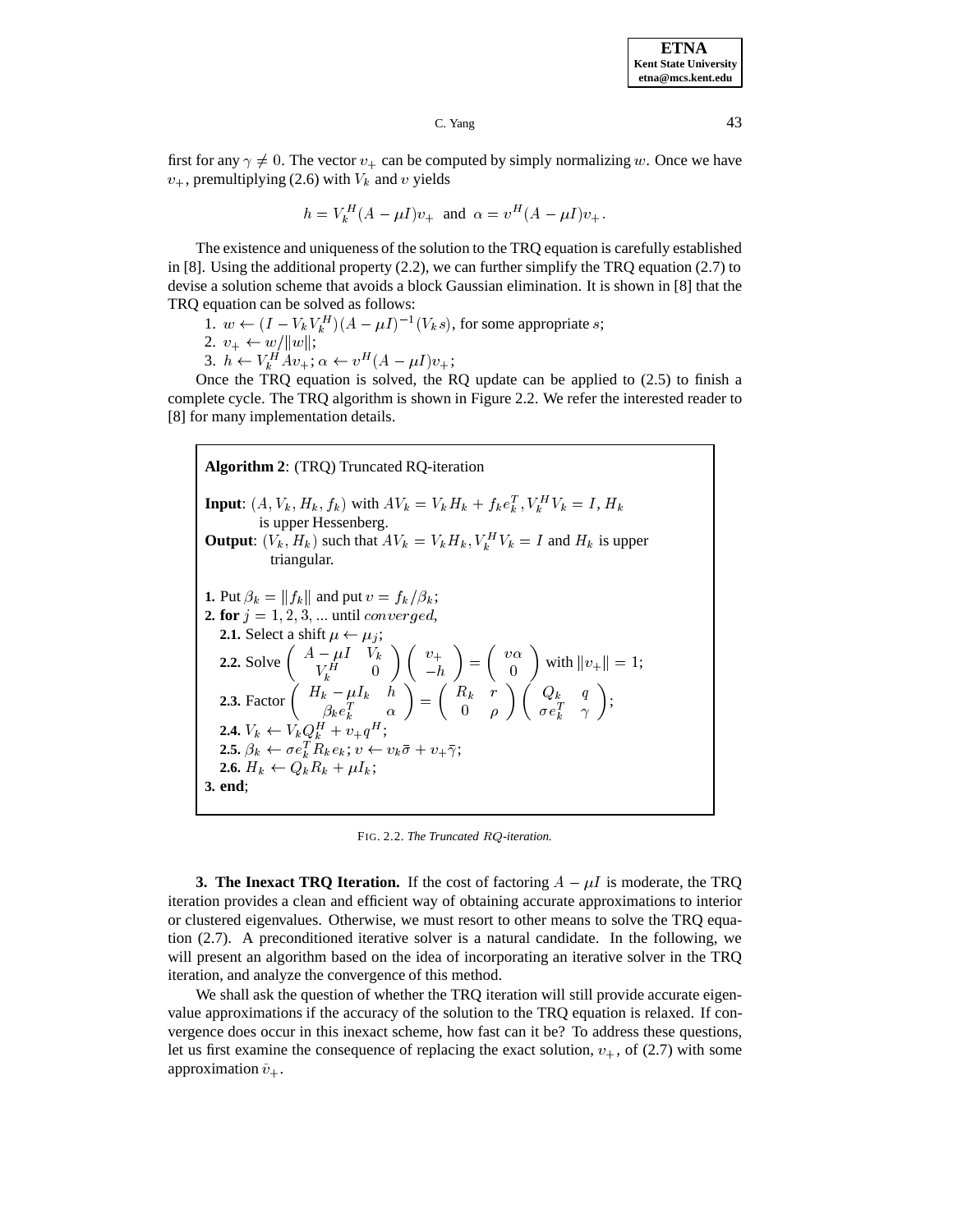The vector  $\tilde{v}_+$  can be computed by applying an iterative solver to

$$
(3.1) \qquad (A - \mu I)w = V_k s,
$$

for some  $s \neq 0$ , followed by

(3.2) 
$$
\tilde{v}_{+} \leftarrow (I - V_{k} V_{k}^{H}) w, \quad \tilde{v}_{+} \leftarrow \frac{v_{+}}{\|\tilde{v}_{+}\|}.
$$

The orthogonalization and normalization guarantee that

$$
V_k^H \tilde{v}_+ = 0 \text{ and } ||\tilde{v}_+|| = 1
$$

are satisfied. To continue the TRQ iteration, we shall compute h and  $\alpha$  such that

$$
(3.3) \qquad (A - \mu I)\tilde{v}_+ = V_k h + v\alpha
$$

holds. However, the following lemma indicates that it is generally difficult to find a perfect match for  $(3.3)$ .

LEMMA 3.1. *Suppose we solve* (3.1) *by a Krylov subspace method with a zero starting vector and no preconditioner to obtain an approximation* w. If  $\tilde{v}_{+} \equiv (I - V_{k}V_{k}^{H})w \neq 0$ , *then*

$$
(A - \mu I)\tilde{v}_+ \not\in span\{V_k, v\}.
$$

*Proof.* Recall that  $V_k$  and v are generated by an Arnoldi process. Thus, if we let  $v_1$  be the first column of  $V_k$ , then

$$
V_k = \text{span}\{v_1, Av_1, A^2v_1, ..., A^{k-1}v_1\} \text{ and } v \in \text{span}\{v_1, Av_1, A^2v_1, ..., A^kv_1\}.
$$

It follows that

$$
(3.4) \t\t Vk s = p(A)v1,
$$

for some polynomial  $p(\lambda)$  of degree at most  $k - 1$ . Applying a Krylov subspace solver to (3.1) yields an approximate solution

$$
w = q(A)V_k s,
$$

where  $q(\lambda)$  is another polynomial associated with the Krylov linear solver. It follows from (3.4) that  $w = q(A)p(A)v_1$ . If we put  $\psi(\lambda) = q(\lambda)p(\lambda)$ , it follows from our assumption that the degree of  $\psi(\lambda)$  must be at least k for otherwise  $\psi(A)v_1 \in \text{span}\{V_k\}$ , and  $\tilde{v}_+ =$  $(I - V_k V_k^H)w = 0$ . Now, let  $z = V_k^H (A - \mu I)w$ . Since  $V_k$  spans a k dimensional Krylov subspace associated with A and  $v_1$ , the vector  $V_k z$  can be expressed as

$$
V_k z = r(A)v_1,
$$

for some polynomial  $r(\lambda)$  of degree at most  $k-1$ . Hence, if we let  $\beta = ||(I - V_k V_k^H)w||$ , then

$$
(A - \mu I)\tilde{v}_{+} = (A - \mu I)(I - V_{k}V_{k}^{H})w/\beta
$$

$$
= (A - \mu I)\left[w - V_{k}z\right]/\beta
$$

$$
= (A - \mu I)\left[\psi(A)v_{1} - r(A)v_{1}\right]/\beta
$$

$$
= \phi(A)v_{1},
$$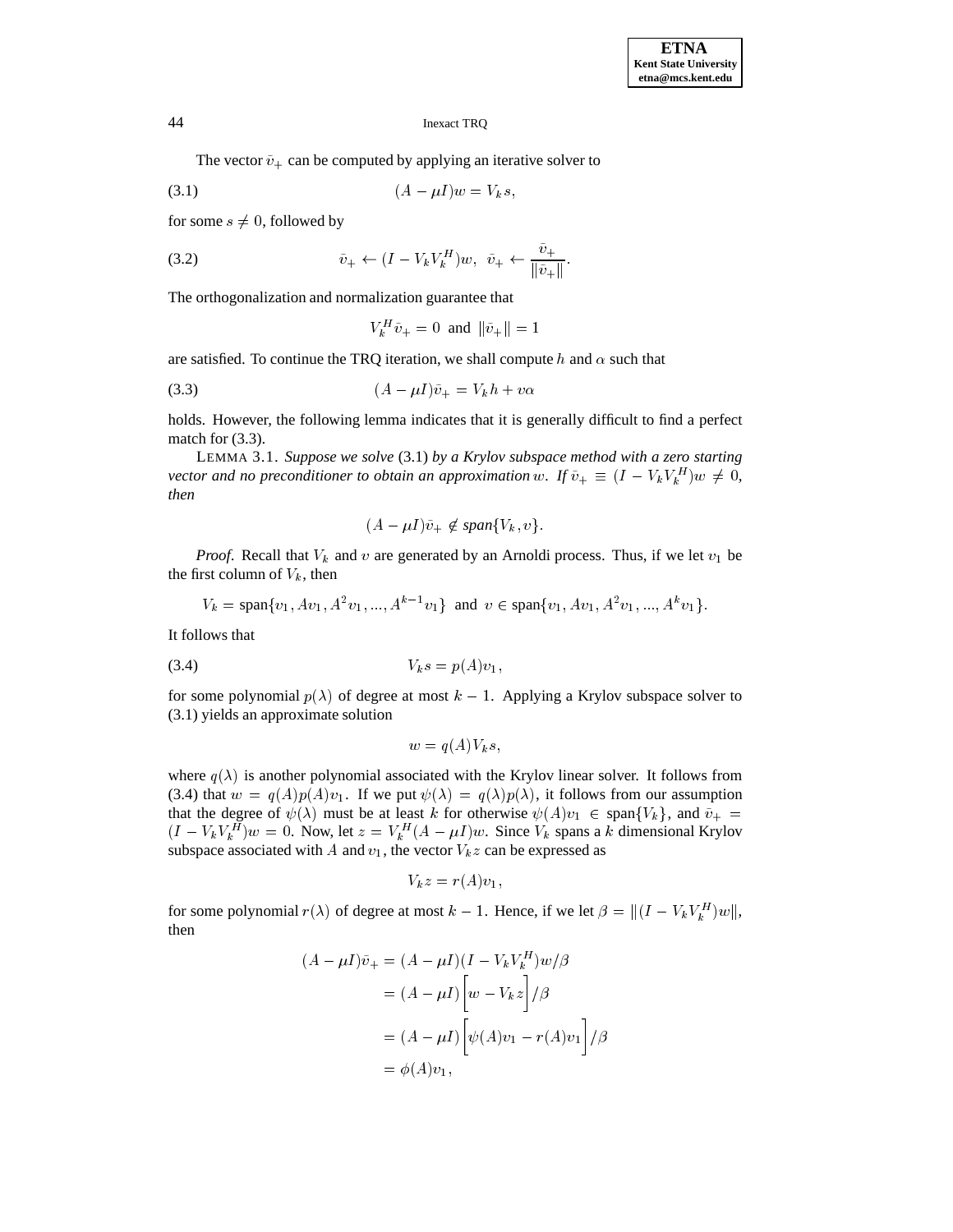where  $\phi(\lambda) = (\lambda - \mu) \left[ \psi(\lambda) - r(\lambda) \right] / \beta$ , a polynomial of degree of at least  $k + 1$ . Therefore, we conclude that

$$
\tilde{v}_{+} \not\in \text{span}\{v_1, Av_1, ..., A^k v_1\} = \text{span}\{V_k, v\}.
$$

 $\Box$ 

Consequently, the best one can hope for from (3.3) is a weak solution  $(\tilde{h}, \tilde{\alpha})$  derived from

(3.5) 
$$
V_k^H \left( (A - \mu I)\tilde{v}_+ - V_k \tilde{h} - v \tilde{\alpha} \right) = 0
$$

(3.6) 
$$
v^H \left( (A - \mu I)\tilde{v}_+ - V_k \tilde{h} - v \tilde{\alpha} \right) = 0
$$

or equivalently,

$$
\tilde{h} = V_k^H A \tilde{v}_+, \text{ and } \tilde{\alpha} = v^H (A - \mu I) \tilde{v}_+.
$$

Due to the error remaining in  $(3.3)$ , the truncated Hessenberg reduction  $(2.5)$  is now inexact. We can express this inexact reduction by

(3.7) 
$$
(A - \mu I)(V_k, \tilde{v}_+) = (V_k, v) \begin{pmatrix} H_k - \mu I_k & \tilde{h} \\ \beta_k e_k^T & \tilde{\alpha} \end{pmatrix} + z e_{k+1}^T,
$$

where  $z$  is the residual error defined as

$$
z \equiv (A - \mu I)\tilde{v}_{+} - (V_k, v) \begin{pmatrix} \tilde{h} \\ \tilde{\alpha} \end{pmatrix}.
$$

Recall from (3.5) and (3.6) that  $V_k^H z = 0$  and  $v^H z = 0$ . If we now proceed by applying a sequence of Given's rotations from the right to  $(3.7)$  to annihilate the sub-diagonal elements of

$$
\left(\begin{array}{cc} H_k-\mu I_k & \tilde{h} \\ \beta_k e_k^T & \tilde{\alpha}\end{array}\right),
$$

the residual error will be mixed into all columns of  $V_k$ . Consequently, the updated basis vectors are no longer valid Arnoldi vectors. However, as we will show in the next section, the first column  $v_1^+$  of this updated basis satisfies

(3.8) 
$$
(A - \mu I)v_1^+ = \rho_{11}v_1 + z\delta,
$$

where  $\delta$  is a product of sines associated with the aforementioned Given's rotations. This observation reveals that an approximate inverse iteration remains in this inexact TRQ update. The error associated with this inverse iteration is likely to be considerably smaller than  $||z||$ due to the factor  $\delta$ . Therefore, a simple remedy for correcting the contaminated Arnoldi basis is to recompute an Arnoldi factorization from the very first column of the updated  $V_k$ . An algorithm based on the above discussion is given in Figure 3.1.

Although this algorithm is similar to an explicitly restarted Arnoldi iteration with the starting vector generated from solving

$$
(A - \mu I)w = v_1
$$

iteratively, it offers the additional advantage of error damping which is absent in the latter approach. Therefore, it is likely to be more effective than a simple explicit restart. We will illustrate this point in Section 5.2 with a numerical example.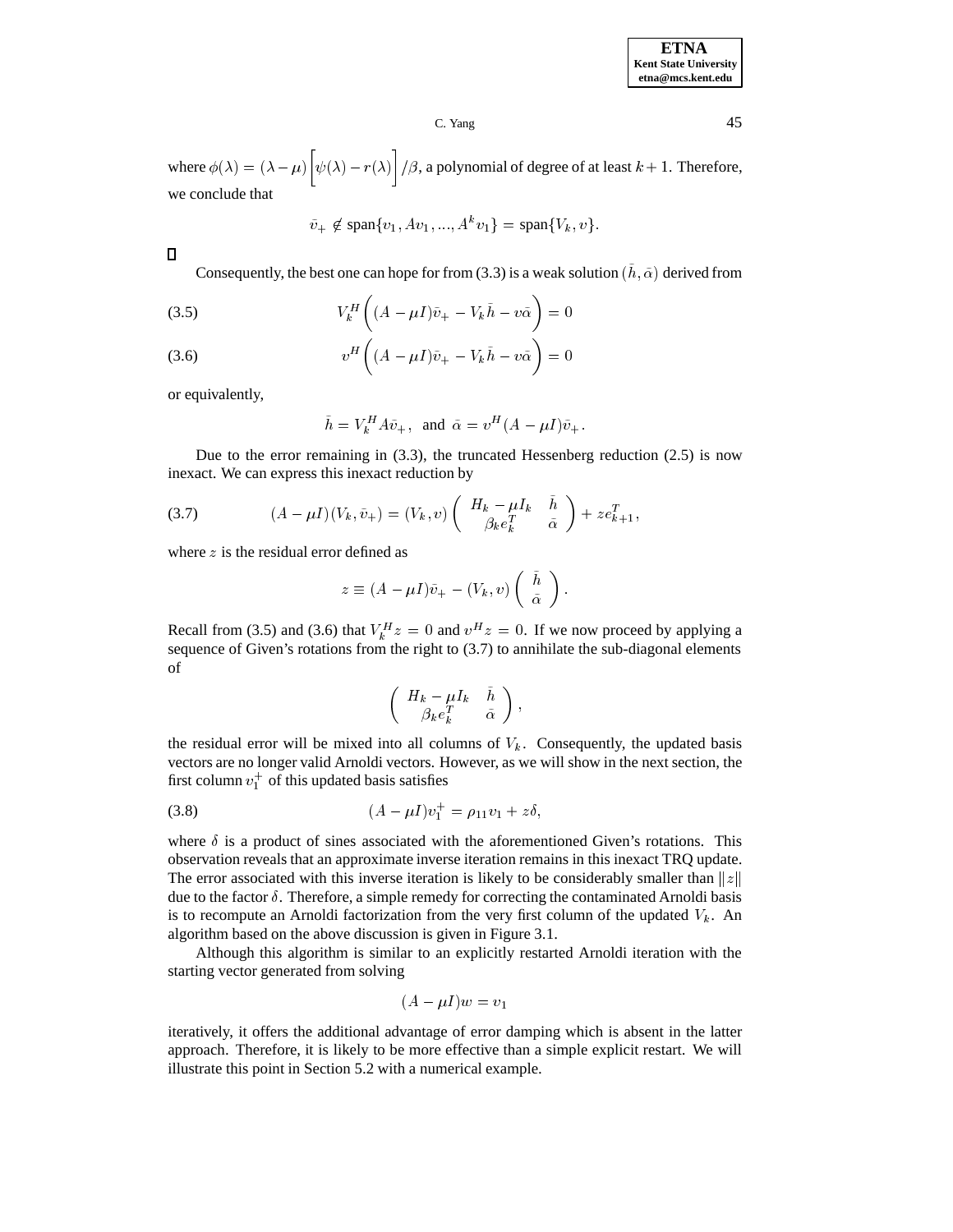**Algorithm 3**: (ITRQ) Inexact TRQ-iteration **Input:**  $(A, V_k, H_k, f_k)$  with  $AV_k = V_k H_k + f_k e_k^T$ ,  $V_k^H V_k = I$ ,  $H_k$  is upper Hessenberg. **Output**:  $(V_k, H_k)$  such that  $AV_k = V_k H_k, V_k^H V_k = I$  and  $H_k$  is upper triangular. **1.** Put  $\beta_k = ||f_k||$  and put  $v = f_k/\beta_k$ ; **2. for**  $j = 1, 2, 3, \ldots$  until *convergence*, **2.1.** Select a shift  $\mu \leftarrow \mu_i$ ; **2.2.** Solve  $(I - V_k V_k^H)(A - \mu I)(I - V_k V_k^H)w = v$  approximately; **2.3.**  $w \leftarrow (I - V_k V_k^H) w, v_+ \leftarrow w/||w||;$ **2.4.**  $h \leftarrow V_k^H A v_+, \ \alpha \leftarrow v^H (A - \mu I) v_+$ ; **2.5.** Factor  $\begin{pmatrix} H_k - \mu I_k & h \\ \beta_k e_k^T & \alpha \end{pmatrix} = \begin{pmatrix} R_k & r \\ 0 & \rho \end{pmatrix} \begin{pmatrix} h_k & h_k \end{pmatrix}$  $\cdot$   $\cdot$   $\cdot$   $\cdot$   $\cdot$   $\cdot$   $\cdot$  $\begin{array}{cc} R_k & r \ 0 & \rho \end{array} \bigg) \left( \begin{array}{cc} Q_k & q \ \sigma e_k^T & \gamma \end{array} \right);$ **2.6.**  $v_1 \leftarrow V_k Q_k^H e_1 + v_+ q^H e_1;$ **2.7.**  $(H_k, V_k, v, \hat{\beta}_k) \leftarrow \text{Arnoldi}(A, v_1);$ **3. end**;

FIG. 3.1. *Inexact TRQ iteration.*

**4. Convergence Analysis.** This section focuses on analyzing the convergence of this inexact TRQ scheme. In particular, we are interested in understanding the tradeoff between the accuracy of the solution to the TRQ equation and the rate of convergence of each eigenpair in TRQ. For a simple case in which Rayleigh quotient shifts are used throughout the TRQ iteration, we establish the local linear convergence of the first Arnoldi basis vector to an eigenvector of A. The convergence factor depends on  $\|\delta z\|$ , the magnitude of the damped residual error in (3.7), and the "gap" between two consecutive eigenvalues sought.

To begin the analysis, let us assume that an inexact Hessenberg reduction (3.7) has been obtained, and  $k-1$  rotations  $Q_1^H, Q_2^H, ..., Q_{k-1}^H$ , each of the form

(4.1) 
$$
Q_i^H = \begin{pmatrix} I_{k-i} & 0 \\ \gamma_i & \sigma_i \\ -\sigma_i & \gamma_i \\ 0 & I_{i-1} \end{pmatrix}, \sigma_i^2 + \gamma_i^2 = 1
$$

have been applied to (3.7) from the right to annihilate the sub-diagonal elements of

$$
\left(\begin{array}{cc} H_k-\mu I_k & \tilde{h} \\ \beta_k e_k^T & \tilde{\alpha}\end{array}\right).
$$

The first two columns of the new matrix equation satisfy

(4.2) 
$$
(A - \mu I)(v_1, \tilde{v}_2) = (v_1, v_2) \begin{pmatrix} 0 & \eta \\ \epsilon & \rho \end{pmatrix} + (0, z\hat{\sigma}),
$$

where  $\tilde{v}_2 = (V_k, \tilde{v}_+) Q_1^H Q_2^H \cdots Q_{k-1}^H e_2$ ,  $\hat{\sigma} = \sigma_1 \sigma_2 \cdots \sigma_{k-1}$  and  $\epsilon = ||(A - \mu I)v_1||$ . Now, let

$$
\tau = \sqrt{\epsilon^2 + \rho^2}
$$
,  $\sigma_k = \frac{\rho}{\tau}$ , and  $\gamma_k = \frac{\epsilon}{\tau}$ .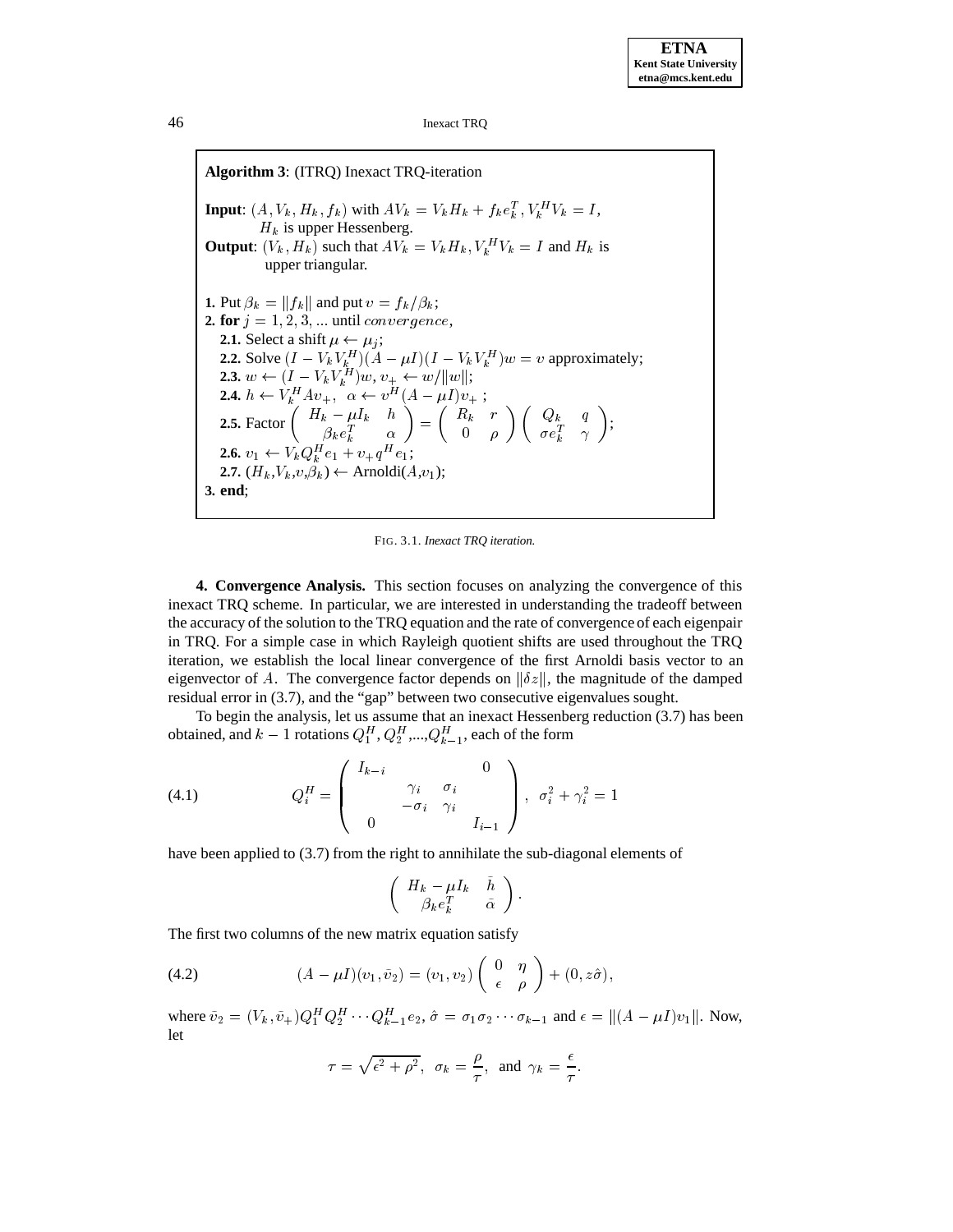**ETNA Kent State University etna@mcs.kent.edu**

 $C.$  Yang  $47$ 

Applying 
$$
\begin{pmatrix} \gamma_k & \sigma_k \\ -\sigma_k & \gamma_k \end{pmatrix}
$$
 to (4.2) from the right yields

(4.3) 
$$
(A - \mu I)(v_1^+, \tilde{v}_2^+) = (v_1, v_2) \begin{pmatrix} -\sigma_k \eta & \gamma_k \eta \\ 0 & \tau \end{pmatrix} + (-\sigma_k \hat{\sigma} z, \gamma_k \hat{\sigma} z),
$$

where  $v_1^+ = \gamma_k v_1 - \sigma_k \tilde{v}_2$  and  $\tilde{v}_2^+ = \sigma_k v_1 + \gamma_k \tilde{v}_2$ .

We will analyze the convergence of the inexact TRQ iteration by examining the norm of  $r_+ = (A - \mu_+ I)v_+^+$ , where  $\mu_+ = (v_+^+)^H A v_+^+$ . We define the damped residual error  $\nu$  as

$$
(4.4) \t\t\t \nu = ||\hat{\sigma}z||.
$$

Note that

$$
|\hat{\sigma}| = |\sigma_1 \sigma_2 \cdots \sigma_{k-1}| < 1.
$$

This is because each  $\sigma_i$  is a sine used to construct the Given's rotation in (4.1).

The following theorem asserts that if the inexact TRQ is converging to an isolated eigenvalue of A,  $r_+$  must satisfy  $||r_+|| \leq \psi(\mu, \nu) ||r||$ , where  $\psi(\mu, \nu)$  is uniformly bounded if  $\mu$  is sufficiently close to an isolated eigenvalue of  $A$ , and if  $\nu$  is not too large.

**THEOREM 4.1.** Let  $r = (A - \mu I)v_1$  and  $r_+ = (A - \mu_+)v_1^+$ , where  $v_1$  and  $v_1^+$  are as defined in (4.3), and  $\mu$ ,  $\mu_+$  are Rayleigh quotients of A with respect to  $v_1$  and  $v_1^+$  respectively. *If each*  $A - \mu I$  *is nonsingular, and*  $\mu$  *is convergent to a simple eigenvalue of* A, then

(4.5) 
$$
||r_+|| \leq \psi(\mu, \nu) ||r||,
$$

*where the magnitude of the function*  $\psi$  depends on  $\mu$  and the size of the damped error  $\nu$ *defined in* (4.4). Let  $V \equiv (V_k, V_{n-k})$  be unitary, where  $V_k$  consists of Arnoldi basis vectors *generated by Step* 2.7 *in Algorithm* 3*. Repartition V as*  $V = (v_1, V_{n-1})$ *, and let* 

$$
C = \hat{V}_{n-1}^H A V_{n-1}, \text{ and } \zeta = ||(C - \mu I)^{-1}||^{-1}.
$$

*If*  $\nu < \zeta$ *, then* 

(4.6) 
$$
|\psi(\mu,\nu)| \leq \frac{|\epsilon \eta|}{\zeta^2 - \nu^2} + \frac{|\epsilon|\nu}{\zeta^2 - \nu^2} + \frac{\nu}{\sqrt{\zeta^2 - \nu^2}},
$$

where  $\epsilon = ||(A - \mu)v_1||$  and  $\eta = v_1^H Av_2$ . Furthermore, if  $\nu < \zeta/\sqrt{2}$ , then

$$
|\psi(\mu,\nu)| < 1
$$

*holds asymptotically.*

*Proof.* For clarity, we drop the subscripts of  $\sigma_k$  and  $\gamma_k$  in the following. Note that

(4.7) 
$$
r_{+} = (A - \mu_{+}I)v_{1}^{+} = (A - \mu I)v_{1}^{+} + (\mu - \mu_{+})v_{1}^{+} = (-\sigma \eta)v_{1} + (\mu - \mu_{+})v_{1}^{+} + (-z\hat{\sigma})\sigma.
$$

The last step of the above derivation used the relation

$$
(A - \mu I)v_1^+ = v_1(-\sigma_k \eta) - \hat{\sigma}\sigma_k z,
$$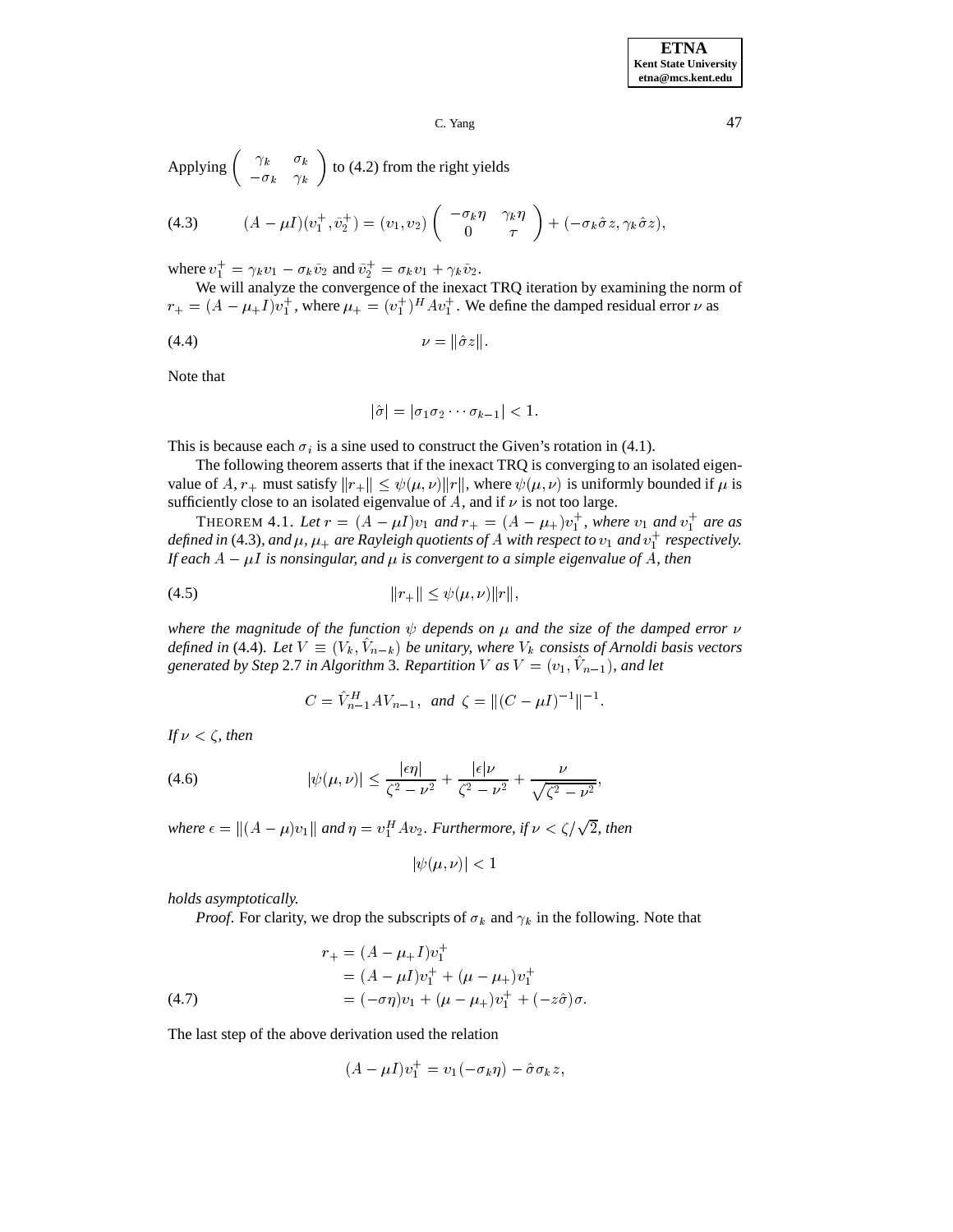which appeared in the first column of (4.3). The distance between  $\mu_+$  and  $\mu$  may be estimated as follows:

(4.8) 
$$
\mu_{+} - \mu = (v_{1}^{+})^{H} A v_{1}^{+} - \mu \n= (v_{1}^{+})^{H} (A - \mu I) v_{1}^{+} \n= (v_{1}^{+})^{H} (-\sigma \eta v_{1} - z\hat{\sigma}\sigma) \n= (\gamma v_{1} + \sigma \tilde{v}_{2})^{H} (-\sigma \eta v_{1} - z\hat{\sigma}\sigma) \n= -\gamma \sigma \eta - \sigma^{2} \hat{\sigma} \tilde{v}_{2}^{H} z.
$$

The last equality follows from the fact that  $v_1^H z = 0$  and  $v_1^H \tilde{v}_2 = 0$ .

We will transform  $r_+$  to  $V^H r_+$  before checking its norm. (Since  $V^H V = I$ ,  $||r_+|| =$  $||V^H r_+||$ .) Recall that  $V = (v_1, V_{n-1})$ . Put  $p = V_{n-1}^H \tilde{v}_2$  and  $\hat{z} = V_{n-1}^H z$ . We will need the following formulae to simplify the expression for  $V^H r_+$ :

$$
V^H v_1^+ = V^H (\gamma v_1 - \sigma \tilde{v}_2) = \begin{pmatrix} \gamma \\ -\sigma p \end{pmatrix}, \ \text{ and } \ V^H z = \begin{pmatrix} 0 \\ \hat{z} \end{pmatrix}.
$$

Since  $V_h^H z = 0$  and  $v^H z = 0$ , the first k components of  $\hat{z}$  are zeros. Clearly,  $\|\hat{z}\| = \|z\|$ . Now, it follows from (4.7) and (4.8) that

$$
V^H r_+ = V^H (A - \mu_+ I) v_1^+
$$
  
=  $(-\sigma \eta) V^H v_1 + (\mu - \mu_+) V^H v_1^+ - (\hat{\sigma} \sigma) V^H z$   
=  $(-\sigma \eta) e_1 + \left[ \gamma \sigma \eta + \sigma^2 (\tilde{v}_2^H z) \hat{\sigma} \right] \begin{pmatrix} \gamma \\ -\sigma p \end{pmatrix} - \sigma \begin{pmatrix} 0 \\ \hat{z}\hat{\sigma} \end{pmatrix}$   
=  $(-\sigma \eta) \begin{pmatrix} 1 - \gamma^2 \\ \gamma \sigma p \end{pmatrix} + \sigma^2 (\tilde{v}_2^H z) \hat{\sigma} \begin{pmatrix} \gamma \\ -\sigma p \end{pmatrix} - \sigma \begin{pmatrix} 0 \\ \hat{z}\hat{\sigma} \end{pmatrix}$   
=  $(-\sigma \eta) \begin{pmatrix} \sigma^2 \\ \gamma \sigma p \end{pmatrix} + \sigma^2 (\tilde{v}_2^H z) \hat{\sigma} \begin{pmatrix} \gamma \\ -\sigma p \end{pmatrix} - \sigma \begin{pmatrix} 0 \\ \hat{z}\hat{\sigma} \end{pmatrix}.$ 

It is easy to verify that  $||p|| = 1$  since  $p = V^H_{n-1}\tilde{v}_2, V^H_{n-1}V_{n-1} = I_{n-1}$  and  $\tilde{v}_2^H\tilde{v}_2 = 1$ . Thus,

$$
||r_+|| = ||V^H r_+|| = ||(-\sigma \eta) \begin{pmatrix} \sigma^2 \\ \gamma \sigma p \end{pmatrix} + \sigma^2 (\tilde{v}_2^H z) \hat{\sigma} \begin{pmatrix} \gamma \\ -\sigma p \end{pmatrix} - \sigma \begin{pmatrix} 0 \\ \hat{z}\hat{\sigma} \end{pmatrix} ||
$$
  
(4.9) 
$$
\leq \sigma^2 |\eta| + \sigma^2 ||z\hat{\sigma}|| + \sigma ||z\hat{\sigma}||
$$

$$
(4.10) \t\t\t = \sigma^2 |\eta| + \sigma^2 \nu + \sigma \nu.
$$

Recall that  $\sigma$  is generated to annihilate the sub-diagonal element of

$$
\left(\begin{array}{cc} 0 & \eta \\ \epsilon & \rho \end{array}\right),
$$

which appears in (4.2). Now, since

$$
|\sigma| = \frac{|\epsilon|}{\sqrt{\epsilon^2 + \rho^2}} \le |\frac{\epsilon}{\rho}| \text{ and } |\epsilon| = ||r||,
$$

we conclude that

$$
||r_+|| \leq \psi(\mu, z)||r||
$$
,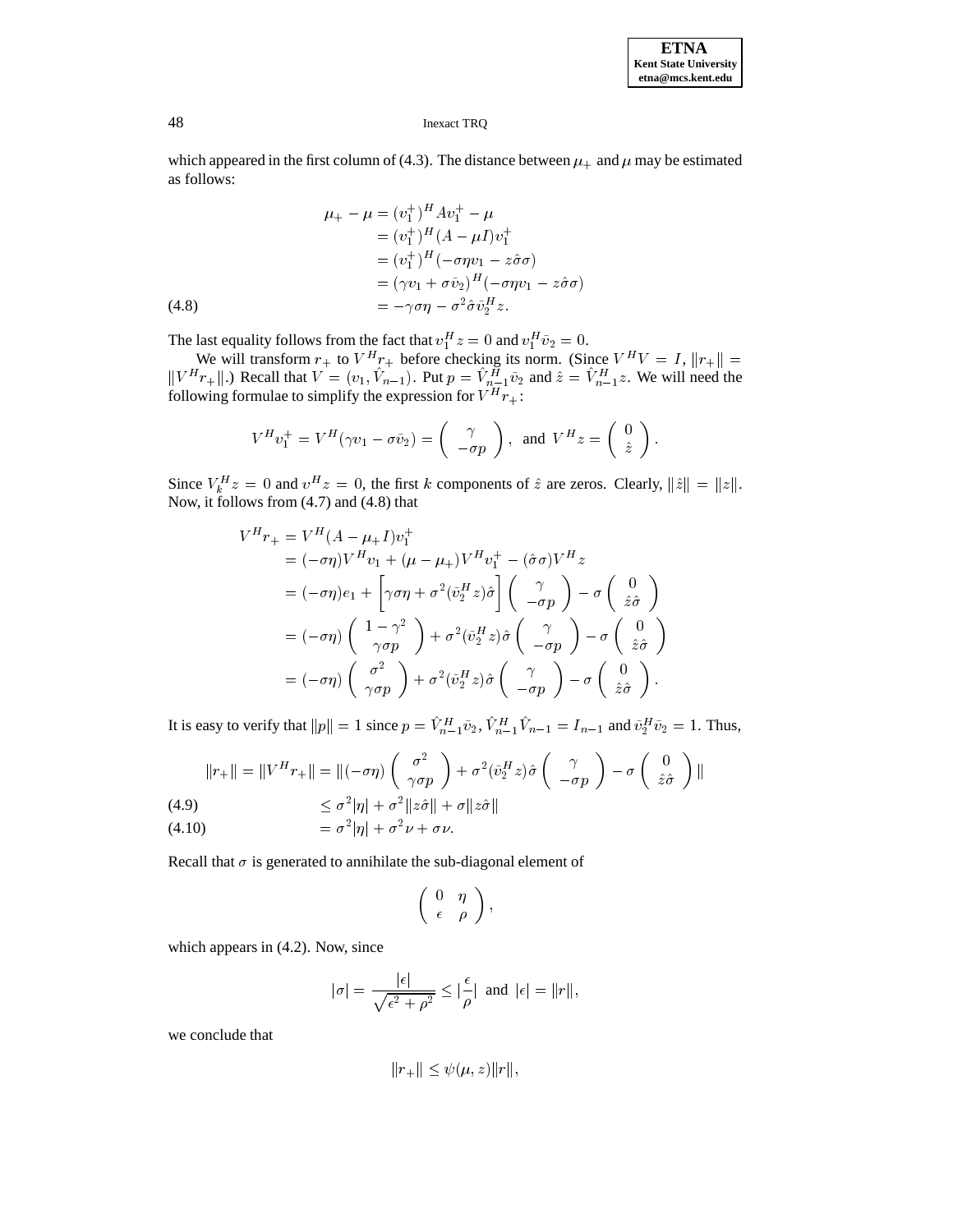where

$$
\psi(\mu, z) = \frac{|\epsilon \eta|}{\rho^2} + \frac{|\epsilon|\nu}{\rho^2} + \frac{\nu}{|\rho|}.
$$

Clearly, the factor  $\psi(\mu, z)$  can be bounded uniformly if  $\nu$  is not too large, and if  $|\rho|$ can be bounded away from zero. Of course, one would not know the size of  $\rho$  until  $k - 1$ rotations  $Q_1, Q_2, ..., Q_{k-1}$  have been applied. The following arguments provide an *a prior* lower bound for  $|\rho|$ . It asserts that  $|\rho|$  can be bounded from below if  $\nu$  is sufficiently small.

Recall from (4.3) that

$$
(A - \mu I)v_1^+ = v_1(-\sigma \eta) + (-\sigma z \hat{\sigma}).
$$

This is equivalent to

$$
V^H(A - \mu I) V V^H v_1^+ = V^H v_1(-\sigma \eta) - \sigma \begin{pmatrix} 0 \\ \hat{z}\hat{\sigma} \end{pmatrix},
$$

or

$$
\left(\begin{array}{cc} 0 & h^H \\ \epsilon e_1 & C - \mu I \end{array}\right)\left(\begin{array}{c} \gamma \\ - \sigma p \end{array}\right) = \left(\begin{array}{c} - \sigma \eta \\ - \sigma \hat{\sigma} \hat{z} \end{array}\right),
$$

where  $h = v_1^H A V_{n-1}$ . It follows that

$$
(4.11) \t\t\t h^H p = \eta, \text{ and}
$$

(4.12) 
$$
\rho e_1 - (C - \mu I) p = -\hat{\sigma} \hat{z}.
$$

Since  $e_1^T \hat{z} = 0$ , it follows from (4.12) that

$$
(C - \mu I)p = \left(\begin{array}{c} \rho \\ \hat{\sigma} \breve{z} \end{array}\right),
$$

where  $\breve{z}$  denotes the vector consisting of the last  $n-2$  components of  $z$ . The assumption that  $\mu$  is convergent to a simple eigenvalue of A ensures that  $C - \mu I$  is nonsingular. Thus

$$
p = (C - \mu I)^{-1} \left( \begin{array}{c} \rho \\ \hat{\sigma} \breve{z} \end{array} \right).
$$

Recall that  $p = V_{n-1}\tilde{v}_2$  has unit length. Therefore,

$$
1 = ||p|| \le ||(C - \mu I)^{-1}||\sqrt{\rho^2 + \hat{\sigma}^2 ||z||^2}.
$$

or,

(4.13) 
$$
\frac{1}{\|(C - \mu I)^{-1}\|} \le \sqrt{\rho^2 + \nu^2}.
$$

Clearly, to establish a lower bound on  $\rho$ , one must prevent  $\nu$  from getting too large.

Let  $\zeta = 1/||(C - \mu)^{-1}||$ . It follows from the assumption that  $\nu < \zeta$  and equation (4.13) that

$$
\zeta^2 - \nu^2 \le \rho^2
$$
, or  $|\rho| \ge \sqrt{\zeta^2 - \nu^2}$ .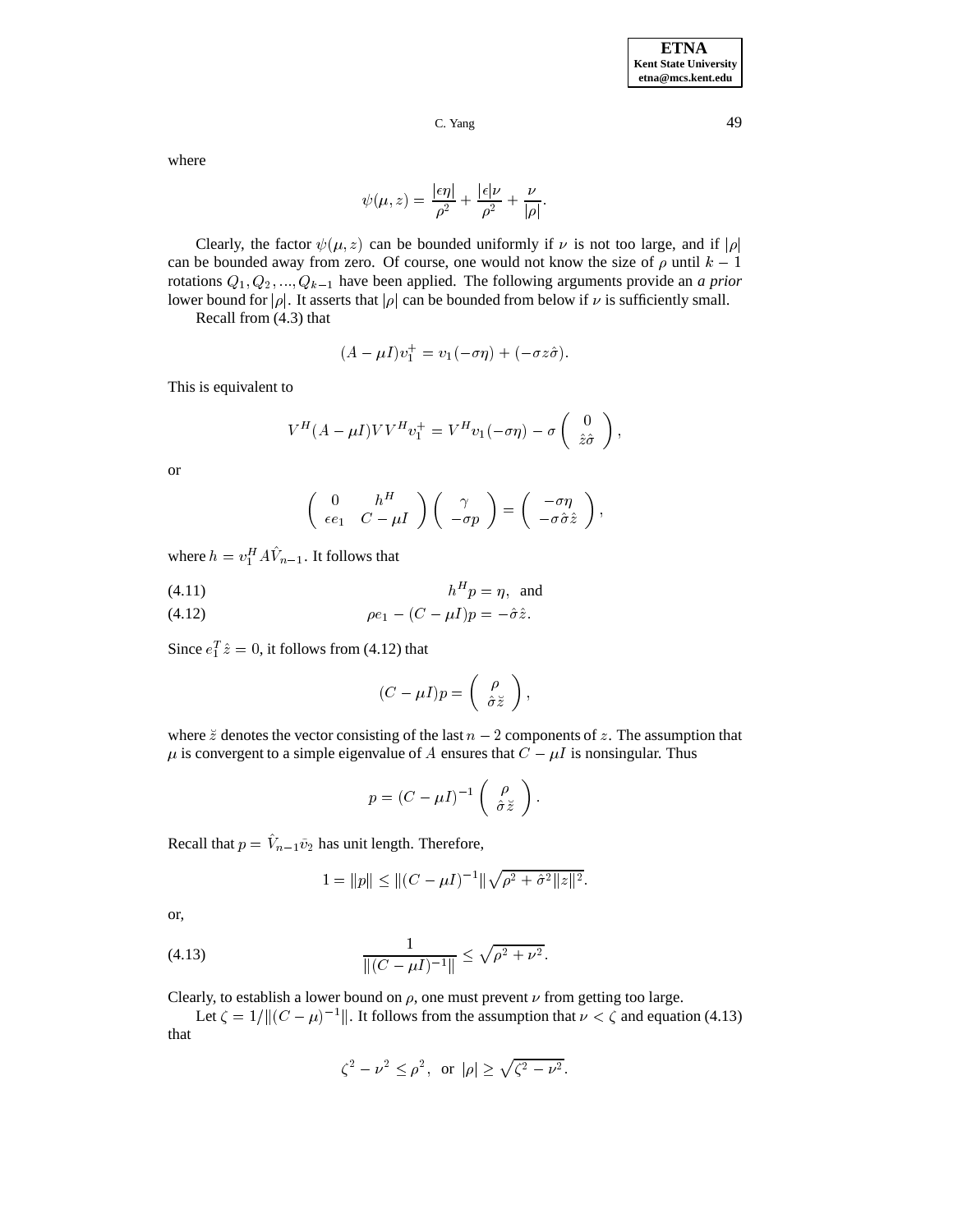Consequently, we have

(4.14) 
$$
\psi(\mu, z) \leq \frac{|\epsilon \eta|}{\zeta^2 - \nu^2} + \frac{|\epsilon|\nu}{\zeta^2 - \nu^2} + \frac{\nu}{\sqrt{\zeta^2 - \nu^2}}.
$$

As  $\mu$  becomes sufficiently close to the desired eigenvalue, we may ignore the effect of the first two terms of (4.14), and focus on the dominating third term. It is easy to verify that if

$$
\nu < \frac{\zeta}{\sqrt{2}},
$$

 $|\psi(\mu, z)|$  can be strictly bounded by 1. Monotonic convergence can be expected in this case.  $\square$ 

**Remark 1.** Note that the above convergence analysis is a local analysis. A global convergence analysis can be substantially more complicated, and is beyond the scope of this paper.

**Remark 2.** The above analysis is valid when the TRQ equation is solved exactly. One recovers the quadratic (or cubic if  $A$  is Hermitian) convergence rate of the Rayleigh quotient iteration. To see this, we replace equations (4.7) and (4.8) with

$$
r_{+} = (-\sigma \eta)v_{1},
$$
  

$$
\mu_{+} - \mu = -\gamma \sigma \eta.
$$

and conclude from (4.10) that

$$
||r_+|| = ||V^H r_+|| = \sigma^2 |\eta|.
$$

Since  $\sigma = \epsilon/(\epsilon^2 + \rho^2)$  and  $\epsilon = ||r||$ ,

(4.15) 
$$
||r_+|| = \frac{|\eta|}{\sqrt{\epsilon^2 + \rho^2}} ||r||^2 \le \left| \frac{\eta}{\rho} \right| ||r||^2.
$$

It follows from (4.12) that  $\rho e_1 = (C - \mu I)p$ . Thus  $|\rho|$  is bounded below by  $1/||(C - \mu I)^{-1}||$ , and quadratic convergence follows from (4.15). When A is Hermitian,  $|\eta| = |h^H p| \leq$  $\Vert h \Vert \Vert p \Vert = |\epsilon| = \Vert r \Vert$ , and the cubic convergence rate follows.

**Remark 3.** We should point out that the bound given by  $(4.14)$  is not tight. This is a consequence of using the triangular inequality in (4.9). Thus in practice, the requirement  $\nu \leq \zeta$ may be relaxed.

**Remark 4.** For Hermitian problems,  $\zeta$  is approximately the gap between the eigenvalue to which the inexact TRQ is converging to and the eigenvalue nearest to it. This quantity can often be estimated by examining  $|\mu - \hat{\mu}|$ , where  $\hat{\mu}$  is the eigenvalue of  $H_k$  that is nearest to  $\mu$ .

**5. Numerical Examples.** In this section, we will demonstrate the convergence of the inexact TRQ by numerical examples. All computations shown in this section are performed in MATLAB 5.1 on a SUN-Ultra2. Two iterative solvers MINRES [4] and GMRES [7] are used in the following examples. Both solvers construct approximate solutions to a linear system from a Krylov subspace. The MINRES algorithm is mainly used for solving symmetric indefinite systems. Since it can be implemented by a short recurrence, only a few vectors need to be stored. A  $k$ -step GMRES algorithm requires an orthogonal basis of a  $k$ -dimensional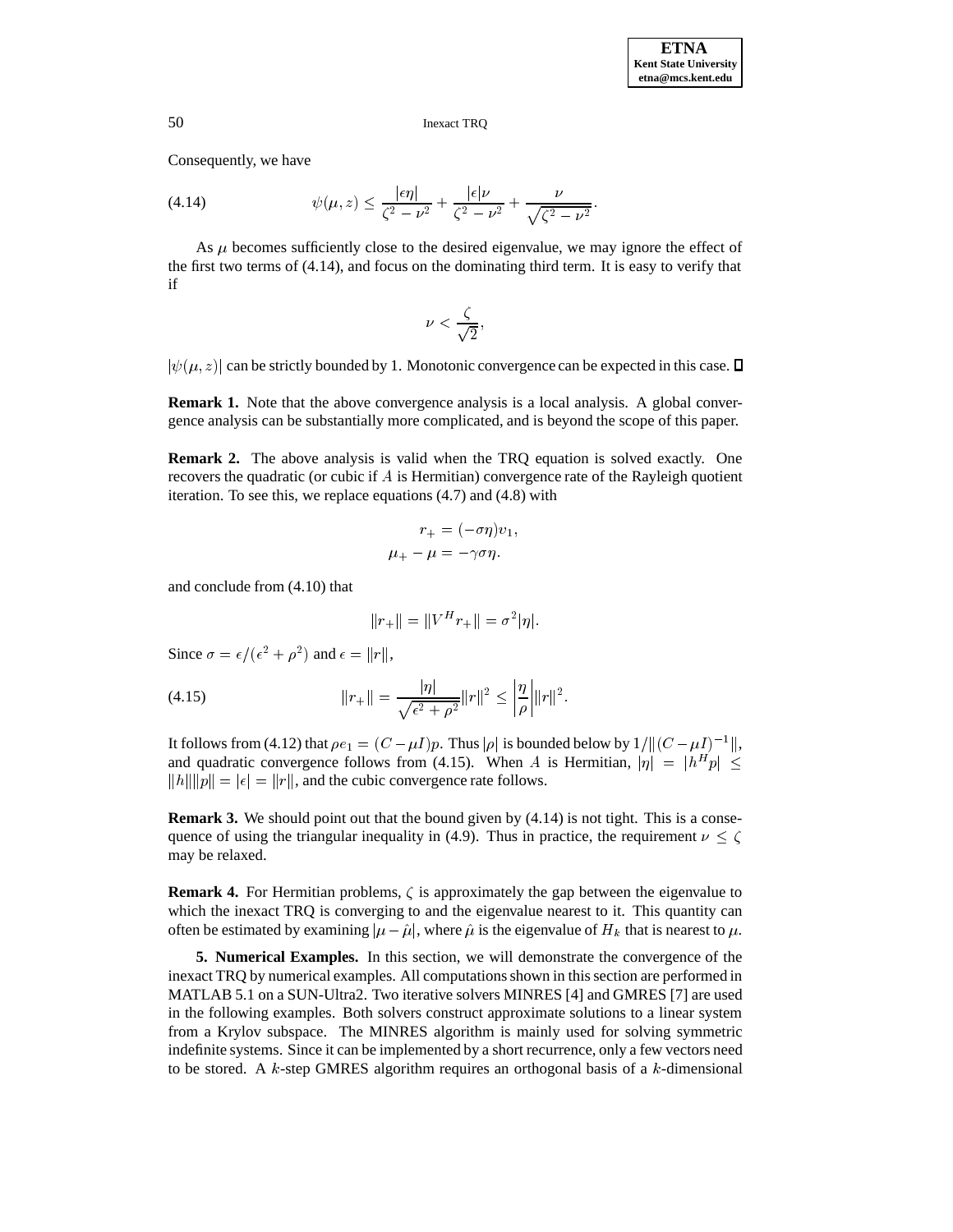Krylov subspace to be saved. To reduced the storage cost, the GMRES algorithm is often restarted using the approximate solution obtained in the previous run as a starting guess. We will use the notation GMRES(k,m) to denote a k-step GMRES with a maximum of m restarts. We set the convergence tolerance in both solvers to be  $10^{-8}$ . We will also use  $ITRQ(k,m)$  to denote an inexact TRQ iteration in which k eigenpairs are to be computed and a m-step Arnoldi factorization is maintained.

**5.1. Example 1 - Linear Convergence.** The validity of the analysis presented in Section 4 is verified by a simple numerical example here. We choose the familiar  $100 \times 100$ tridiagonal matrix with 2 on the diagonal and  $-1$  on the sup- and sub-diagonal as the test matrix. The gap between the first two smallest eigenvalues is  $\xi = 2.9 \times 10^{-3}$ . To show the local convergence rate, we choose the starting vector  $v_0$  of the initial Arnoldi factorization to be

$$
v_0 = z_1 + 0.01 \cdot r,
$$

where  $z_1$  is the eigenvector corresponding to the smallest eigenvalue ( $\lambda_1$ ) of A, and r is a normally distributed random vector. We apply GMRES(10, 5) to (3.1) to obtain the vector  $\tilde{v}_+$  used in (3.3). The residual error associated with the equation (3.3) and the first subdiagonal element  $\beta_1$  of the tridiagonal matrix are displayed in Table 5.1. The  $(1, 1)$ -entry of the matrix, denoted by  $\alpha_1$ , is also listed there. As ITRQ converges, we expect to see  $\alpha_1 \to \lambda_1$ ,  $v_1 \to z_1$ , and  $\beta_1 = ||Av_1 - \alpha_1v_1|| \to 0$ .

| iter.          | $\alpha_1$              | z                    |                      |  |
|----------------|-------------------------|----------------------|----------------------|--|
| $\overline{1}$ | $3.0244 \times 10^{-3}$ |                      | $7.8 \times 10^{-3}$ |  |
| 2              | $9.6750 \times 10^{-4}$ | $1.9 \times 10^{-3}$ | $7.3\times10^{-5}$   |  |
| 3              | $9.6742 \times 10^{-4}$ | $2.5 \times 10^{-3}$ | $3.2 \times 10^{-6}$ |  |
| $\overline{4}$ | $9.6744 \times 10^{-4}$ | $5.7 \times 10^{-4}$ | $1.5\times10^{-7}$   |  |
| 5              | $9.6744 \times 10^{-4}$ | $1.6 \times 10^{-3}$ | $6.7 \times 10^{-9}$ |  |
| 6              | $9.6744 \times 10^{-4}$ | $9.2 \times 10^{-4}$ | $3.2\times10^{-10}$  |  |
| 7              | $9.6744 \times 10^{-4}$ | $1.3\times10^{-3}$   | $1.6\times10^{-11}$  |  |
| TABLE 5.1      |                         |                      |                      |  |

*The convergence of inexact TRQ.*

We observe from Column 4 that  $\beta_1$  decreases monotonically in a linear fashion. This is in agreement with the theory developed in Section 4 since the damped residual error of (3.3) (Column 2 of Table 5.1 is less than the distance between the first two eigenvalues of A.)

**5.2. Example 2 - Compute several eigenvalues.** The following example illustrates that one can use the inexact TRQ iteration to compute more than one eigenpair. We also demonstrate that ITRQ is superior to the seemingly equivalent *inverse iteration with Wielandt deflation* [8] (INVWD.) The matrix used in the example corresponds to a discretized linear operator used in the stability analysis of the Brusselator wave model (BWM) [2]. Eigenvalues with the largest real parts are of interest. They help to determine the existence of stable periodic solutions to the Brusselator wave equation as a parameter varies. The dimension of the matrix is  $200 \times 200$ . The 32 rightmost eigenvalues are plotted in Figure 5.1. We place the target shift at  $\sigma = 1.0$ , and use ITRQ (4,5) to find 4 eigenvalues closest to  $\sigma$ . The equation  $(3.1)$  is solved by GMRES(10,5). The residual norm of each approximate eigenpair is plotted against FLOPS in Figure 5.2. We marked residual norm at each iteration with a circle, and link these circles with solid (for ITRQ) or dotted lines (for INVWD) to show the convergence history of both methods.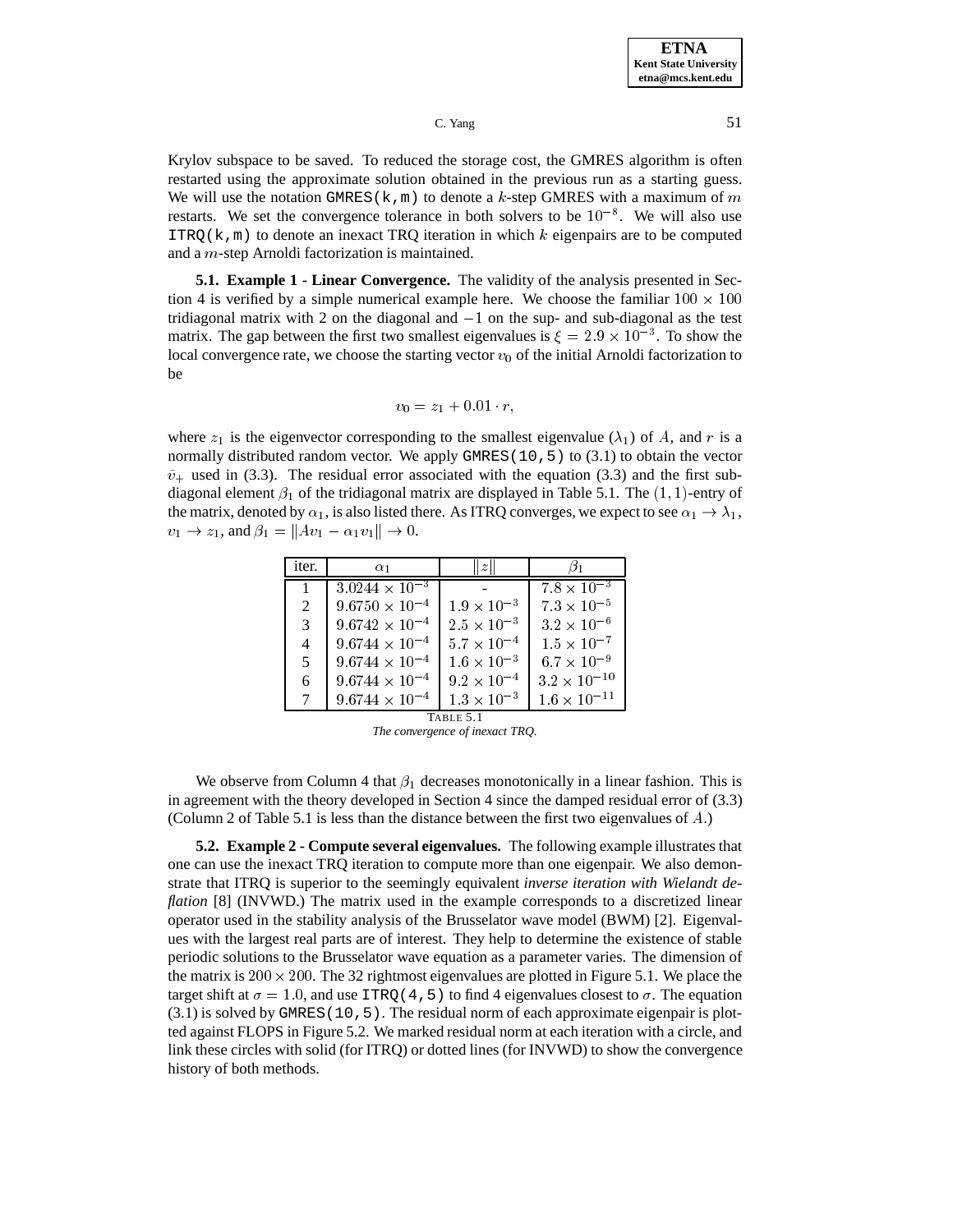

FIG. 5.1. The 32 rightmost eigenvalues of a  $200 \times 200$  BWM matrix.



FIG. 5.2. *The convergence history of ITRQ and INVWD.*

It appears that the convergence of four approximate eigenpairs occurs sequentially, i.e., the residual of the  $j + 1$ st Ritz pair does not show significant decrease until the j-th eigenpair has been found. Since we have shown in Section 4 that an approximate inverse iteration occurs in the inexact TRQ iteration, it will be interesting to compare the performance of ITRQ with an accelerated inverse iteration combined with Schur-Wielandt deflation [6, pp. 117]. The INVWD algorithm computes one eigenpair at a time by an approximate inverse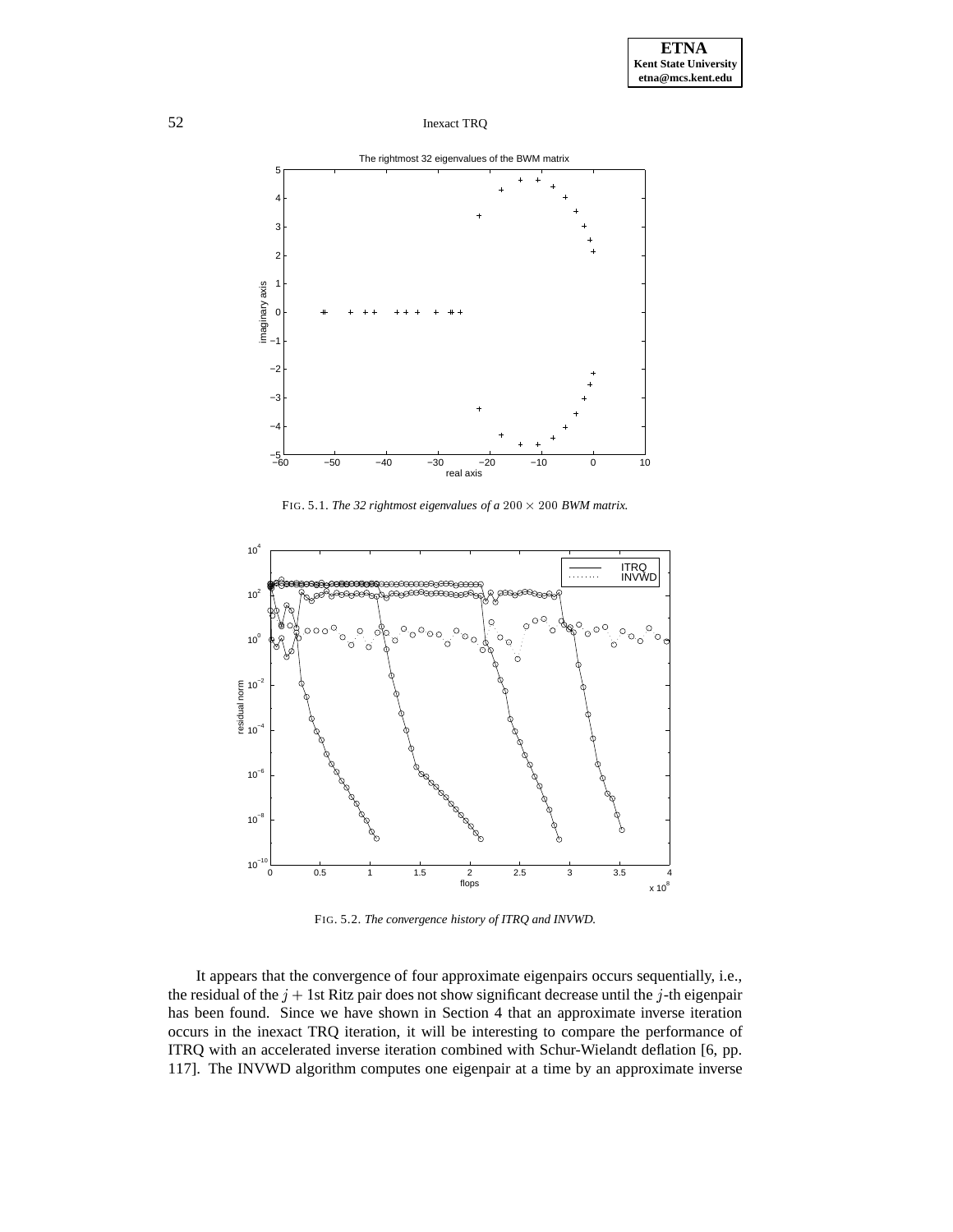iteration in which the linear system  $(A - \mu I)w = v$  is solved by an iterative method. Instead of continuing the inverse iteration with

$$
v \leftarrow \frac{w}{\|w\|}, \mu = \frac{v^H A v}{v^H v},
$$

we compute an Arnoldi factorization using w as the starting vector, and choose  $(\mu, v)$  from the Ritz pairs associated with this factorization. This approach can also be viewed as a sequence of restarted Arnoldi iterations in which the starting vector is repeatedly enhanced by an approximation inverse iteration. Once some eigenpairs have converged, we may apply Schur-Wielandt deflation to expose the subsequent eigenpairs. We will refer the interested reader to [8] for the detail of this algorithm. Unlike ITRQ, there is no error damping in INVWD. The equation  $(A - \mu I)w = v$  must be solved rather accurately to guarantee the convergence of the inverse iteration. In this example, we use  $GMRES(20,5)$ . To make a fair comparison, we use a <sup>5</sup>-step Arnoldi factorization to accelerate the inverse iteration. We observe from Figure 5.2 that, the residual curve corresponding to INVWD (dotted curve) zig-zags around 1.0 and never shows significant decrease.

**5.3. Example 3 - The Effect of Preconditioning.** The previous two examples were presented merely to illustrate that it is possible to combine an iterative solver with the TRQ iteration. We should point out that in practice both problems can be solved with an exact TRQ or a shifted and inverted Arnoldi iteration because matrices involved in both examples can be efficiently factored.

As we mentioned before, the inexact TRQ is ideal for problems in which matrix factorization is prohibitively expensive. The following example carries this characteristic. We will show that, with the help of a good preconditioner, the speed of convergence of ITRQ can be drastically improved. The matrix  $A \in \mathbb{R}^{256 \times 256}$  used here arises from reactive scattering calculation [5]. Its sparsity pattern is shown in Figure 5.3. Although the matrix itself has



FIG. 5.3. *The sparsity pattern of the reactive scattering matrix.*

only  $6\%$  non-zeros, a sparse factorization tends to fill up the entire matrix with non-zeros regardless of the reordering scheme used.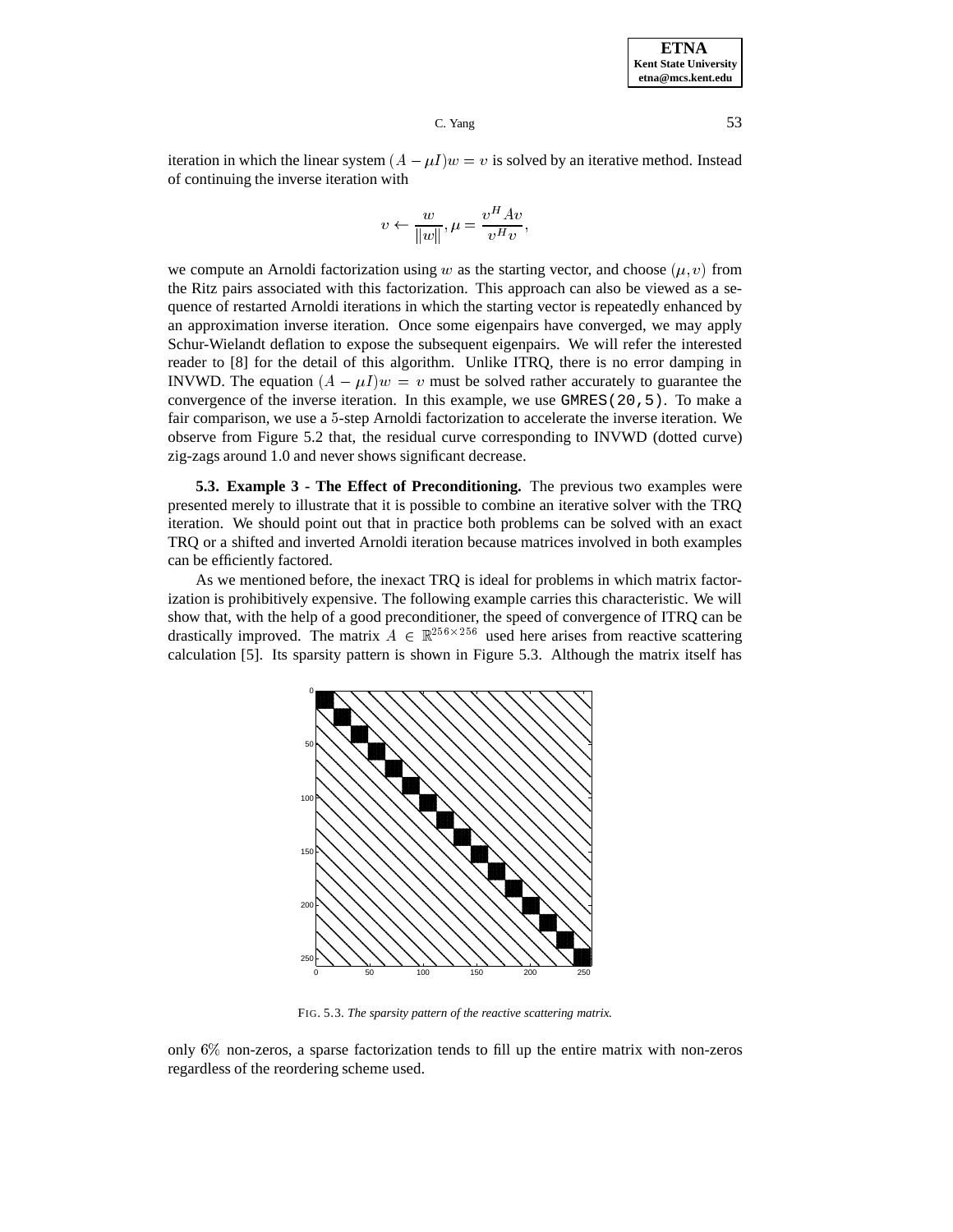In this application, eigenvalues near zero are of interest. For clarity, we only show the convergence of the first eigenvalue. The convergence pattern for other eigenvalues is similar to this one. The solid curve in Figure 5.4 corresponds to the residual norm of the Ritz pair obtained from running a preconditioned *ITRQ(4,5)*.

The equation (3.1) is solved by MINRES with a convergence tolerance of  $10^{-8}$ . A maximum of 100 steps are allowed in MINRES. If MINRES does not converge in 100 steps, the approximation generated at the 100th iteration is used to continue the inexact TRQ calculation. The preconditioner we used here is a matrix consisting of the dense diagonal blocks of the original matrix.

Without a preconditioner,  $ITRO(4,5)$  (the dash-dotted curve) performs well at the beginning of the iteration when  $A - \mu I$  is relatively well conditioned. The convergence slows down as the desired Ritz value gets close to the smallest eigenvalue. Even with the effect of damping, the residual error remained in  $(3.8)$  is not small enough to produce a qualitatively good starting vector for a subsequent Arnoldi factorization. With a good preconditioner, one can reduce the residual norm of (3.8) to a level which, combined with the TRQ damping, satisfies the conditions given in Theorem 4.1.

We also plotted, in Figure 5.4, the residual of the Ritz approximation obtained from an implicitly restarted Lanczos calculation, IRL(1,29) (the dotted curve) for comparison. (We use the notation  $IRL(k,m)$  to represent an IRL calculation in which the number of desired eigenvalue is k and the number of shifts applied during each restart is  $m$ .) We observe that IRL converges at a much slower rate in comparison with the preconditioned ITRQ.



FIG. 5.4. *Comparison of (preconditioned) ITRQ with IRL.*

**6. Conclusion.** We have analyzed the convergence of an inexact TRQ iteration, and showed that under some appropriate assumptions, the inexact TRQ iteration converges linearly with a small convergence factor. Our numerical examples confirmed our convergence analysis, and indicated the importance of constructing a good preconditioner for the iterative solver used in solving the TRQ equation.